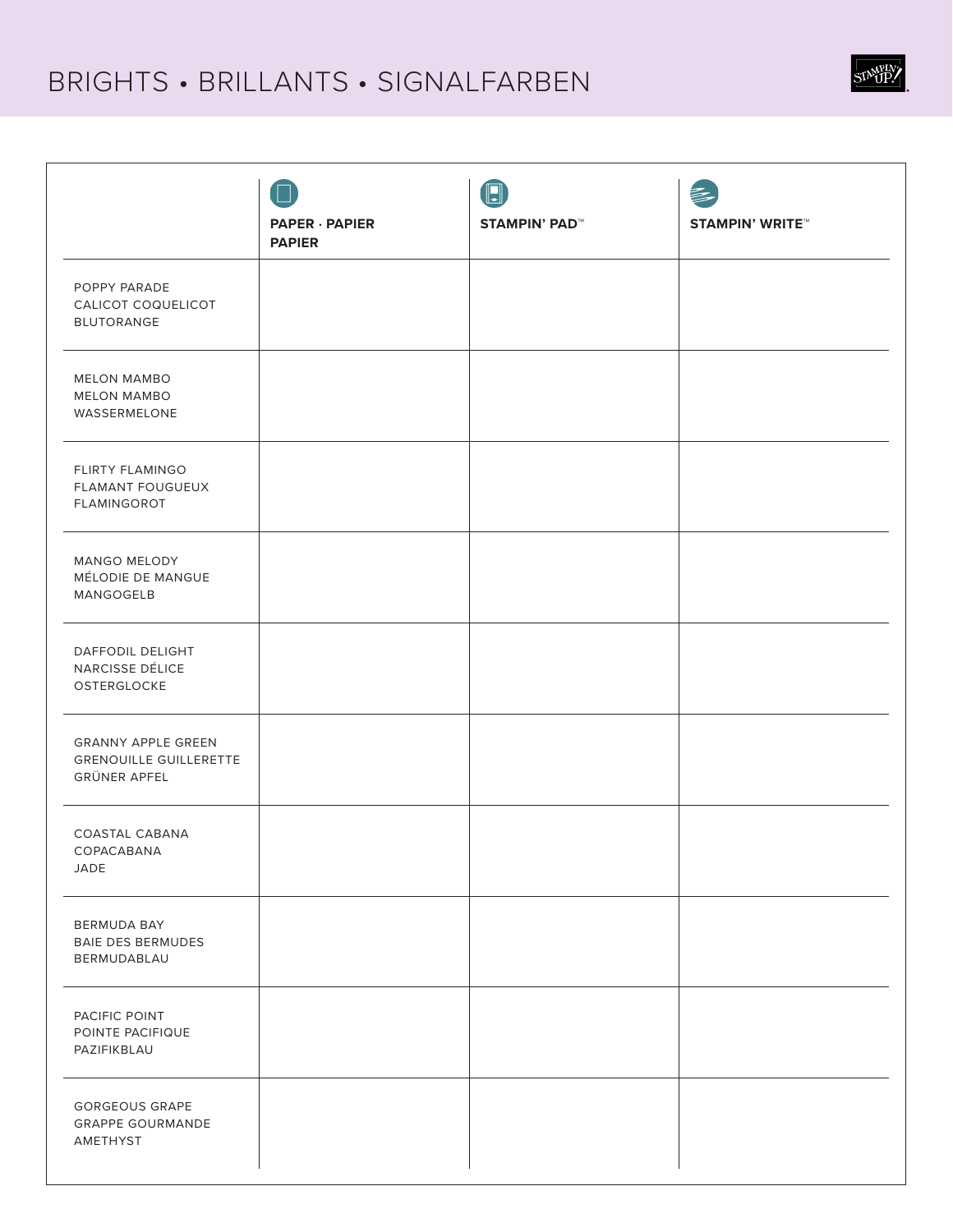## SUBTLES · SUBTLES · PASTELLFARBEN

|                                                           | <b>PAPER · PAPIER</b><br><b>PAPIER</b> | $\boxed{1}$<br><b>STAMPIN' PAD™</b> | <b>STAMPIN' WRITE™</b> |
|-----------------------------------------------------------|----------------------------------------|-------------------------------------|------------------------|
| <b>BLUSHING BRIDE</b><br>FLEUR DE CERISIER<br>KIRSCHBLÜTE |                                        |                                     |                        |
| CALYPSO CORAL<br>CORAIL CALYPSO<br>CALYPSO                |                                        |                                     |                        |
| PETAL PINK<br>PÉTALE ROSE<br>BLÜTENROSA                   |                                        |                                     |                        |
| <b>SO SAFFRON</b><br>TELLEMENT SAFRAN<br>SAFRANGELB       |                                        |                                     |                        |
| SOFT SEA FOAM<br>SOUS L'ÉCUME<br>LINDGRÜN                 |                                        |                                     |                        |
| PEAR PIZZAZZ<br>RICHE RAISIN<br>FARNGRÜN                  |                                        |                                     |                        |
| <b>MINT MACARON</b><br>MACARON À LA MENTHE<br>MINZMAKRONE |                                        |                                     |                        |
| POOL PARTY<br>PISCINE PARTY<br><b>AQUAMARIN</b>           |                                        |                                     |                        |
| <b>BALMY BLUE</b><br>BÉGUIN BLEU<br>BABYBLAU              |                                        |                                     |                        |
| HIGHLAND HEATHER<br>HORIZON DE BRUYÈRES<br>HEIDEBLÜTE     |                                        |                                     |                        |

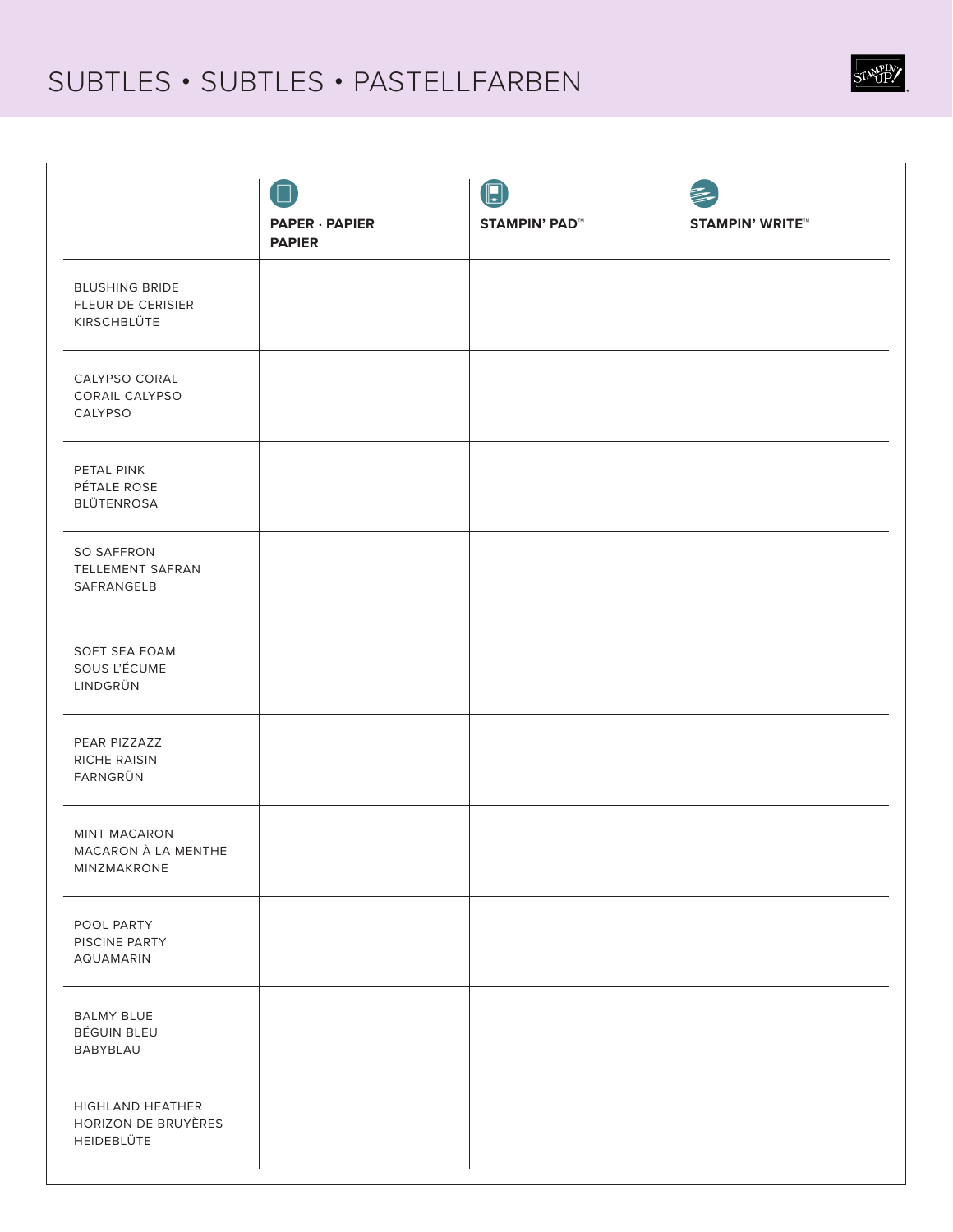#### REGALS • ROYAUX • PRACHTFARBEN

|                                                                            |                                        | $\textcolor{red}{\blacksquare}$ | 彡                      |
|----------------------------------------------------------------------------|----------------------------------------|---------------------------------|------------------------|
|                                                                            | <b>PAPER · PAPIER</b><br><b>PAPIER</b> | <b>STAMPIN' PAD™</b>            | <b>STAMPIN' WRITE™</b> |
| REAL RED<br>ROUGE-ROUGE<br><b>GLUTROT</b>                                  |                                        |                                 |                        |
| CHERRY COBBLER<br><b>CERISE CARMIN</b><br><b>CHILI</b>                     |                                        |                                 |                        |
| CAJUN CRAZE<br>OCRE ROUSSILLON<br>TERRAKOTTA                               |                                        |                                 |                        |
| PUMPKIN PIE<br>TARTE AU POTIRON<br>KÜRBISGELB                              |                                        |                                 |                        |
| CRUSHED CURRY<br>CARI MOULU<br><b>CURRY-GELB</b>                           |                                        |                                 |                        |
| OLD OLIVE<br><b>VERT OLIVE</b><br>OLIVGRÜN                                 |                                        |                                 |                        |
| <b>GARDEN GREEN</b><br><b>VERT JARDIN</b><br>GARTENGRÜN                    |                                        |                                 |                        |
| SHADED SPRUCE<br>SAPIN OMBRAGÉ<br>TANNENGRÜN                               |                                        |                                 |                        |
| <b>BLACKBERRY BLISS</b><br><b>CUVÉE DE CASSIS</b><br><b>BROMBEERMOUSSE</b> |                                        |                                 |                        |
| RICH RAZZLEBERRY<br>FRUITS DES BOIS<br>HIMBEERROT                          |                                        |                                 |                        |

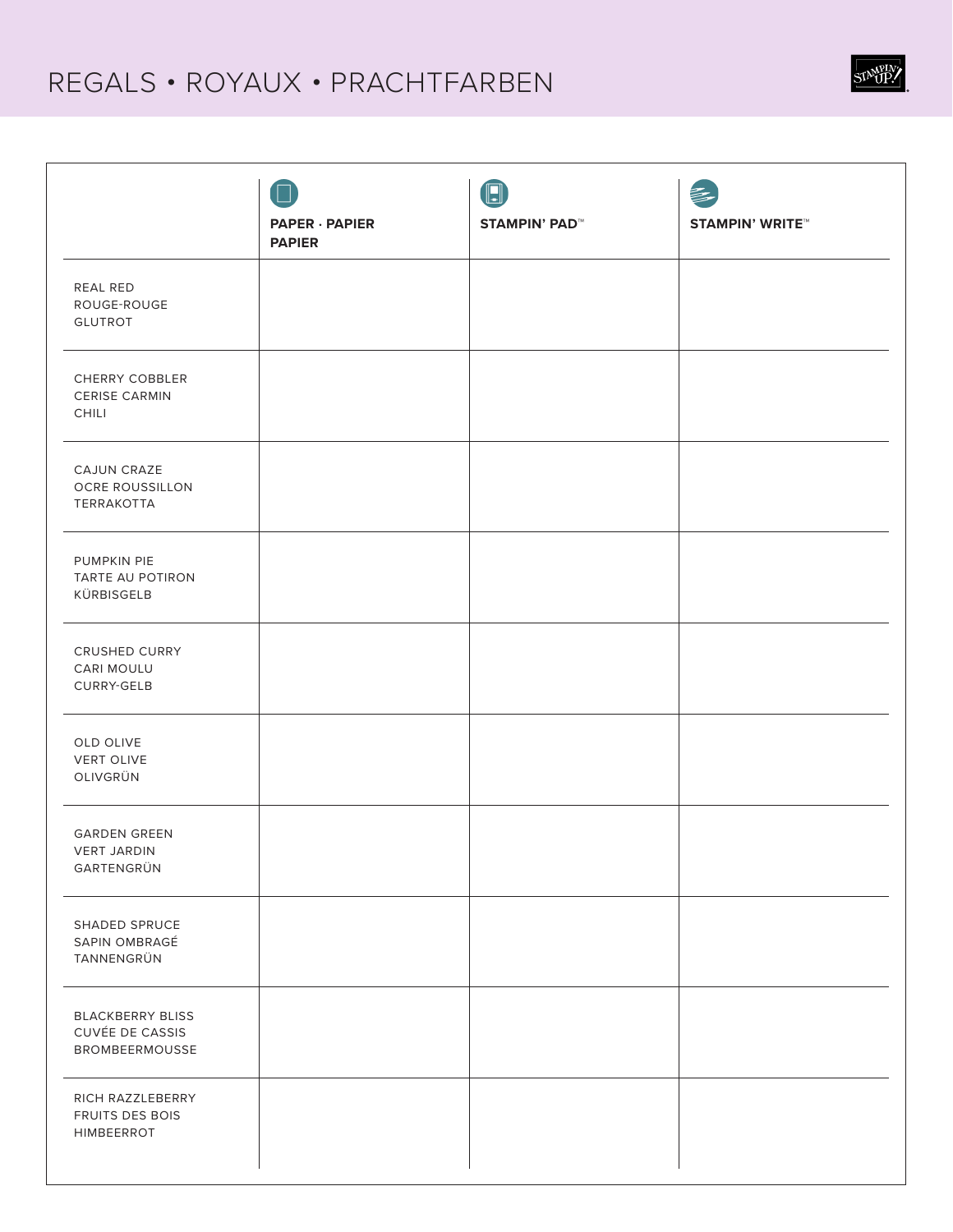## NEUTRALS • NEUTRES • NEUTRALFARBE

|                                                          | <b>PAPER · PAPIER</b><br><b>PAPIER</b> | $\begin{bmatrix} \blacksquare \end{bmatrix}$<br><b>STAMPIN' PAD™</b> | <b>STAMPIN' WRITE™</b> |
|----------------------------------------------------------|----------------------------------------|----------------------------------------------------------------------|------------------------|
| MERRY MERLOT<br><b>MERLOT MAGIQUE</b><br>MERLOTROT       |                                        |                                                                      |                        |
| EARLY ESPRESSO<br>COULEUR CAFÉ<br>ESPRESSO               |                                        |                                                                      |                        |
| SOFT SUEDE<br>DOUX SUÈDE<br>WILDLEDER                    |                                        |                                                                      |                        |
| CRUMB CAKE<br><b>BRUNE DUNE</b><br>SAVANNE               |                                        |                                                                      |                        |
| SAHARA SAND<br>SABLE DU SAHARA<br>SAHARASAND             |                                        |                                                                      |                        |
| <b>GRAY GRANITE</b><br><b>GRIS GRANITE</b><br>GRANIT     |                                        |                                                                      |                        |
| <b>SMOKY SLATE</b><br>ARDOISE BOURGEOISE<br>SCHIEFERGRAU |                                        |                                                                      |                        |
| <b>BASIC GRAY</b><br><b>GRIS SOURIS</b><br>ANTHRAZITGRAU |                                        |                                                                      |                        |
| MOSSY MEADOW<br>FEUILLAGE SAUVAGE<br>WALDMOOS            |                                        |                                                                      |                        |
| NIGHT OF NAVY<br><b>BLEU NUIT</b><br>MARINEBLAU          |                                        |                                                                      |                        |